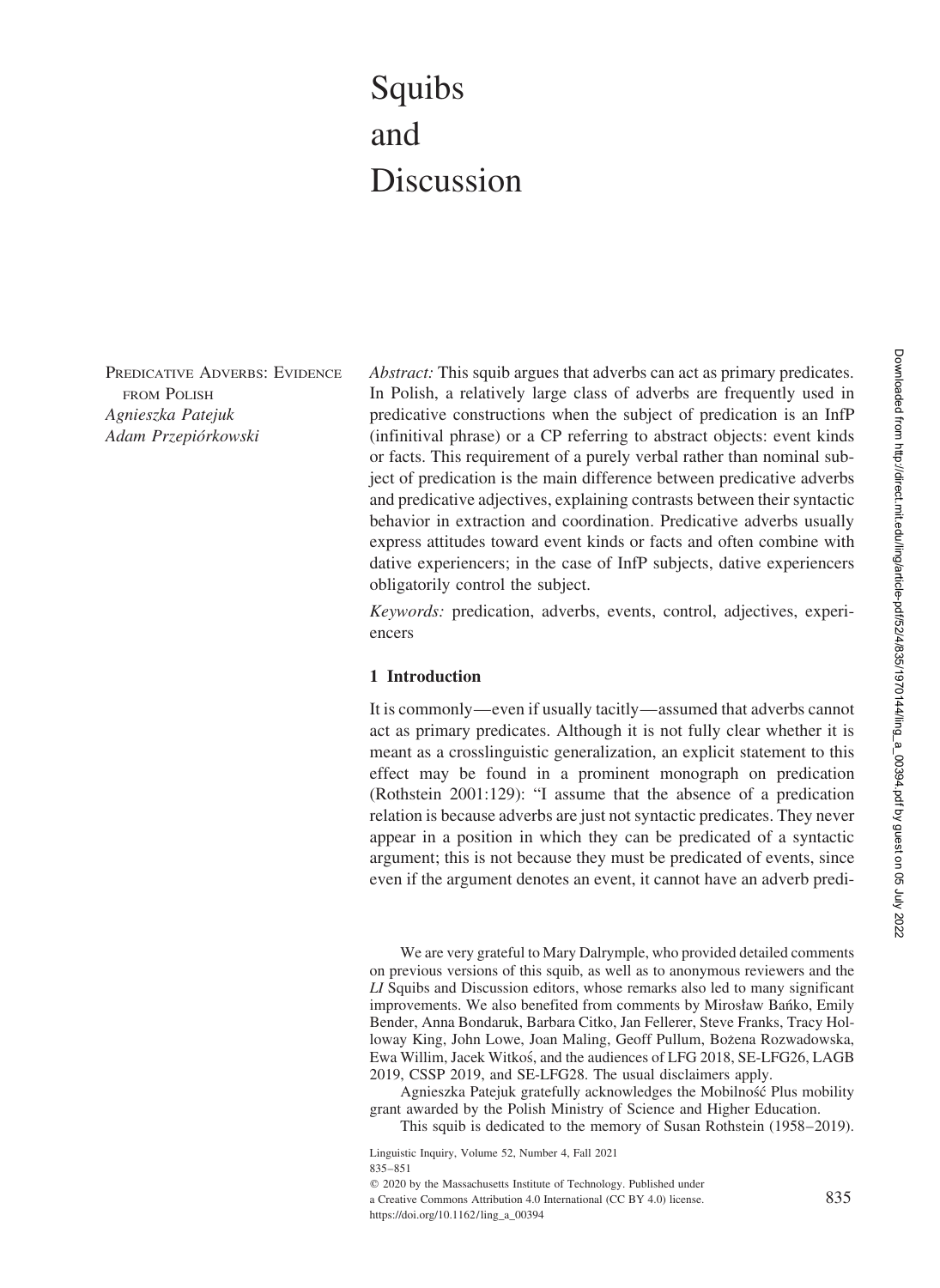cated of it. The examples in  $[(1)-(3)]$  are all unacceptable with adverbial predicates, though the corresponding adjectives are all OK."

- (1) The destruction of the city was brutal/\*brutally.
- (2) The reading of the verdict was slow/\*slowly.
- (3) John considered [the running slow/\*slowly].

More often, discussions of nonverbal predication concentrate on nominal, adjectival, and prepositional predicates, implicitly assuming that adverbs cannot be productive predicates. For example, the only adverbial predicates mentioned in Roy 2013, a monograph on nonverbal predication, are lexical idiosyncrasies such as the Irish and Spanish equivalents of *well* in *Jane is well.*

The aim of this squib is to show that it is not universally true that "adverbs are just not syntactic predicates" or that they may act as primary predicates only exceptionally. We demonstrate on the basis of attested data<sup>1</sup> that, in Polish, a certain—relatively large and varied—class of adverbs may be productively used as predicates in copular constructions, namely, in constructions in which the subject is a verbal constituent—a complementizer phrase (CP) or a bare infinitival phrase (henceforth, InfP; not to be confused with InflP or IP, i.e., Inflectional Phrase)—denoting a fact or an event kind. 2

#### **2 Verbal Subjects of Predication**

It is well-known that, crosslinguistically, CPs and InfPs may act as grammatical subjects, also in predicative constructions in which they are predicated of, that is, in which they act as subjects of predication. (4)–(5) are examples from Uhrig 2018:chap. 6, a recent corpus study of English subjects.<sup>3</sup>

- (4) [That he ate lots of junk food] was not healthy.
- (5) [To redouble humanitarian efforts during Ramadan] would also be both honourable and politically effective.

Similarly for Polish, as in the attested  $(6)$ – $(11)$  from the National Corpus of Polish. 4

<sup>1</sup> This squib is almost exclusively based on authentic examples drawn from the National Corpus of Polish (NKJP; http://nkjp.pl; Przepiórkowski et al. 2011, 2012). <sup>2</sup> While there are other constructions in Polish that might perhaps also

be analyzed as involving predicative adverbs, in this squib we concentrate exclusively on constructions with verbal subjects.<br><sup>3</sup> For the sake of clarity, subjects of predication are marked with square

brackets. <sup>4</sup> Verbal subjects in Polish predicative constructions are further dis-

cussed—and provided a syntactic analysis couched in Lexical Functional Grammar (Kaplan and Bresnan 1982, Dalrymple, Lowe, and Mycock 2019) in Patejuk and Przepiórkowski 2018.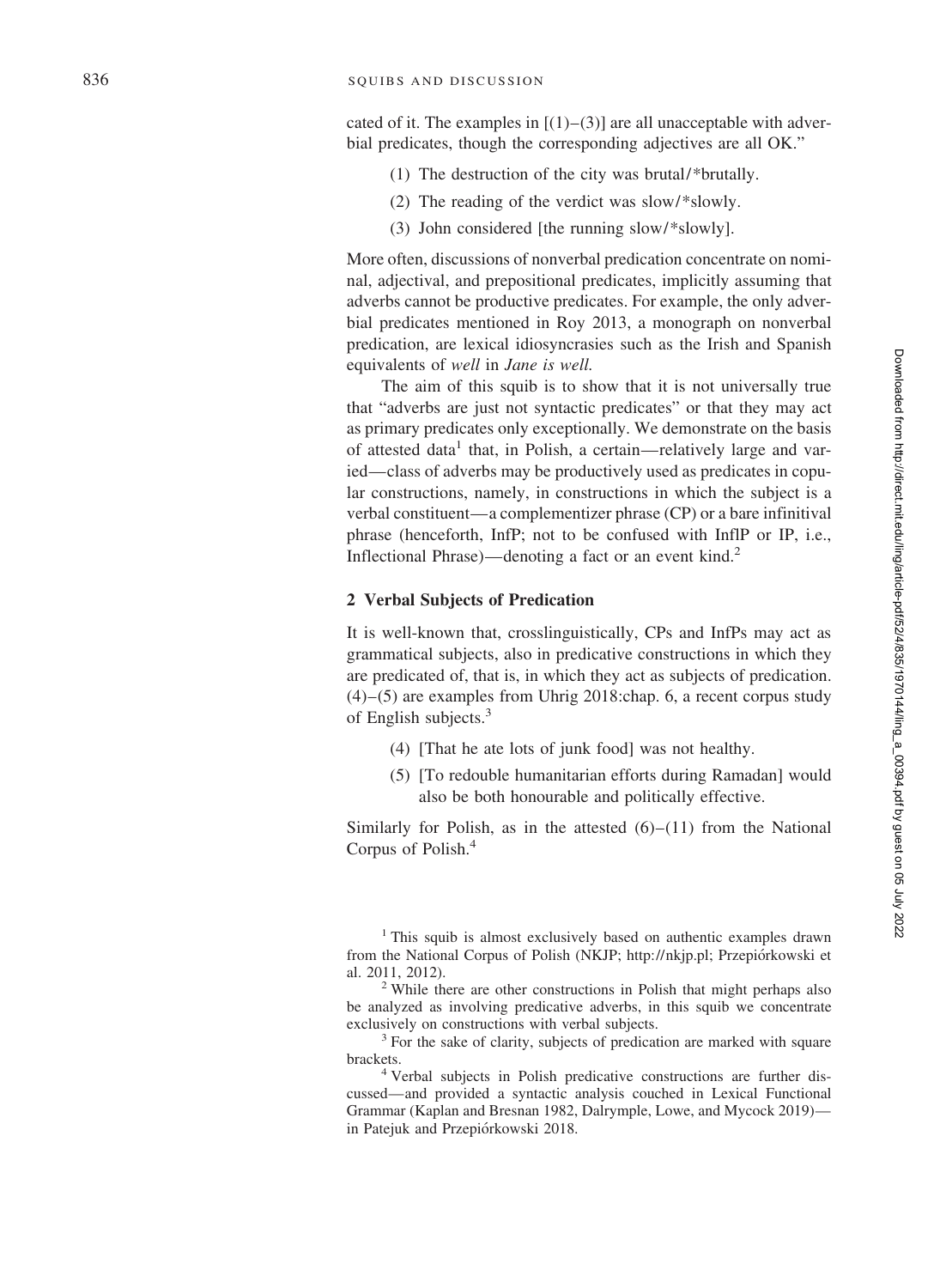- (6) Ciekawostka jest, [że w akumulatorach jako paliwo curio.INS is.3SG that in batteries as fuel używany będzie alkohol]. used will alcohol 'It is an interesting fact that alcohol will be used as fuel in batteries.' (NKJP)
- (7) Grzechem jest [oglądać ten film]. sin.<sub>INS</sub> is.3s<sub>G</sub> watch.<sub>INF</sub> this film 'It is a sin to watch this film.' (NKJP)
- (8) Jasne było, [że pochodzi on z clear.NOM.SG.N was.3SG.N that comes he from kradzieży]. theft

'It was clear that it had been stolen.' (NKJP)

(9) Ciekawe jest [odpowiadac´ na znane sobie interesting.NOM.SG.N is.3SG answer.INF on known self pytania]? questions

'Is it interesting to answer questions known to oneself?' (NKJP)

- $(10)$  Bez sensu było, [że atakowali cały świat]. without sense was.3sG.N that attacked whole world 'It did not make any sense that they were attacking the whole world.' (NKJP)
- (11) W dobrym guście jest [zapożyczyć coś z in good taste is.3SG borrow.INF something from męskiej garderoby]. male wardrobe 'It is in good taste to borrow something from men's wardrobe.' (NKJP)

Polish is a relatively free word order language, and the typical (but not exclusive) word order in such constructions is "predicate – copula – verbal subject," perhaps due to the relative heaviness of such verbal (CP/InfP) subjects. In  $(6)$ – $(7)$ , the nominal predicate is in the instrumental case, just as in the usual predicative constructions with nominal subjects (see, e.g., Pisarkowa 1965 and Przepiórkowski 1999). Similarly, in  $(8)$ – $(9)$ , the adjectival predicate is in the nominative, again mirroring the usual predicative constructions with nominal subjects. As shown in  $(10)$ – $(11)$ , the predicate may be a prepositional phrase, just as in the case of nominal subjects. Examples  $(6)$ – $(11)$ show that all six possibilities—nominal/adjectival/prepositional predicate  $\times$  CP/InfP subject—are fully acceptable and attested. Note that, in all six examples, the copula occurs in the "default" third person singular neuter<sup>5</sup> form because the grammatical subject is not nomina-

<sup>&</sup>lt;sup>5</sup> In Polish, gender is overt on finite verbs only in the past tense—that is, in (8) and (10), but not in the other four examples.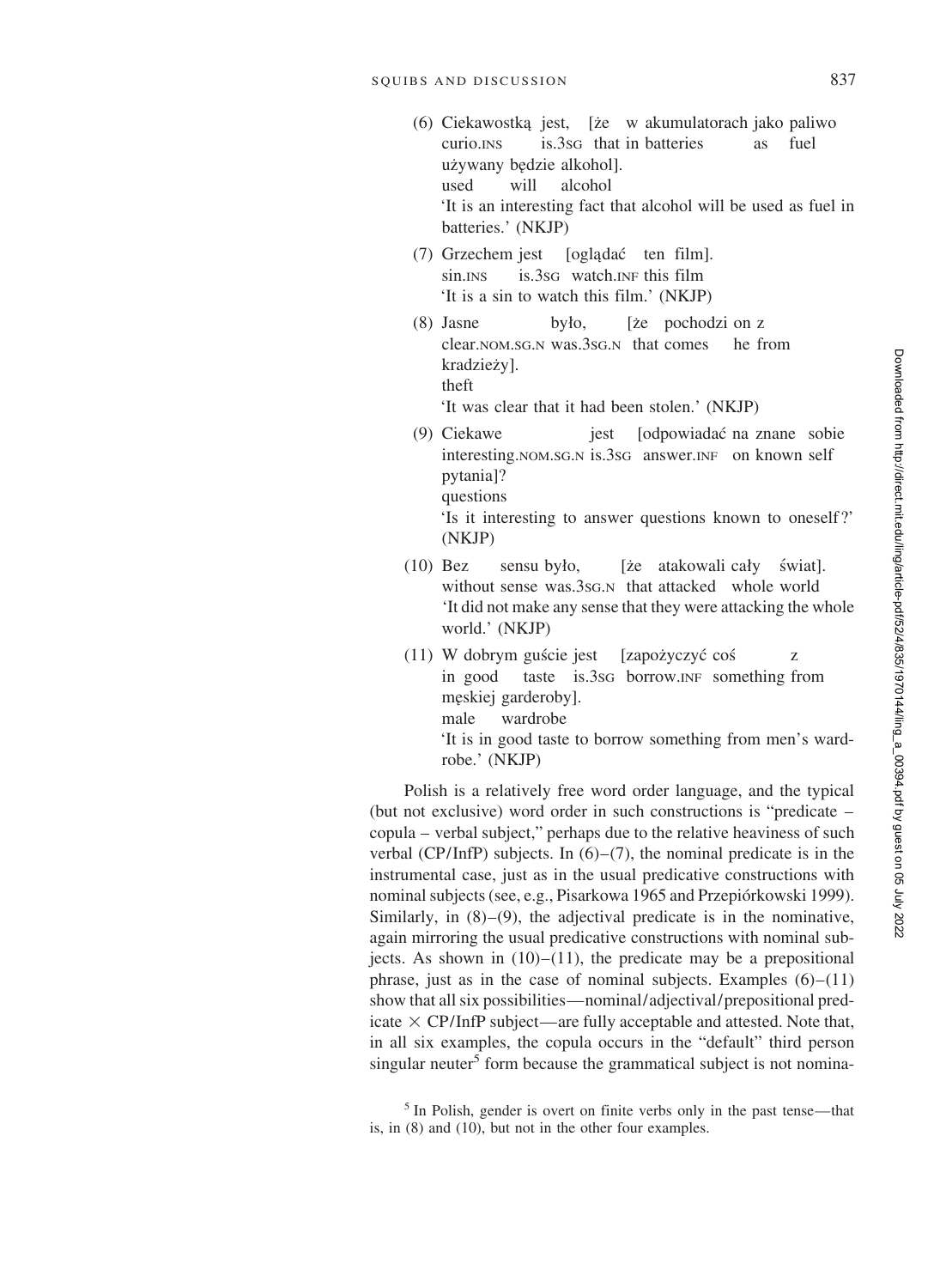tive (it is not cased at all); this is an instance of so-called default agreement (Dziwirek 1990).

Such verbal subjects of predication may also occur in "small clause" constructions involving verbs such as *uwazać* 'consider', where—unlike in  $(6)$ – $(11)$ —they are grammatical objects rather than grammatical subjects.

(12) Koledzy ... uważali za dyshonor colleagues.NOM considered.3PL as dishonor.ACC [przegrywać z kobieta]. lose.INF with woman 'Colleagues . . . considered it a dishonor to lose against a woman.' (NKJP)

(13) Uważam za prawdopodobne, [że wirus ten może consider.1sG as probable.ACC.SG.N that virus this may się rozprzestrzenić]. REFL spread

'I consider it probable that this virus may spread.' (NKJP)

As expected, such subjects of predication in the object position become grammatical subjects in the passive voice (a *by*-phrase may also be used, as shown in (14)).

- $(14)$  [Przegrywać z kobieta] było uważane lose. INF with woman was. 3s G.N considered. NOM. SG.N za dyshonor (przez kolegów). as dishonor.ACC by colleagues 'To lose against a woman was considered a dishonor (by colleagues).' (15) Jest uważane za prawdopodobne, [że
- is.3sG considered.NOM.SG.N as probable.ACC.SG.N that wirus ten może się rozprzestrzenić]. virus this may REFL spread 'It is considered probable that this virus may spread.'

In brief, it is uncontroversial that verbal (CP/InfP) constituents may act as subjects of predication—and often as grammatical subjects—in Polish predicative constructions.

# **3 Predicative Adverbs in Polish**

It turns out that in such cases the predicate may often be expressed by an adverb. <sup>6</sup> For example:

 $(16)$  Dobrze jest, [że czują respekt]. good.ADV is.3SG that feel respect 'It is good.ADV that they feel respect.' (NKJP)

<sup>6</sup> The existence of predicative uses of adverbs has occasionally been pointed out in Polish linguistic literature, especially in Grzegorczykowa 1975: 32–36, where constructions with InfP subjects are discussed; predicative adverbs are also mentioned in Kibort 2004:sec. 4.5 and Bondaruk and Szymanek 2007:sec. 4.2.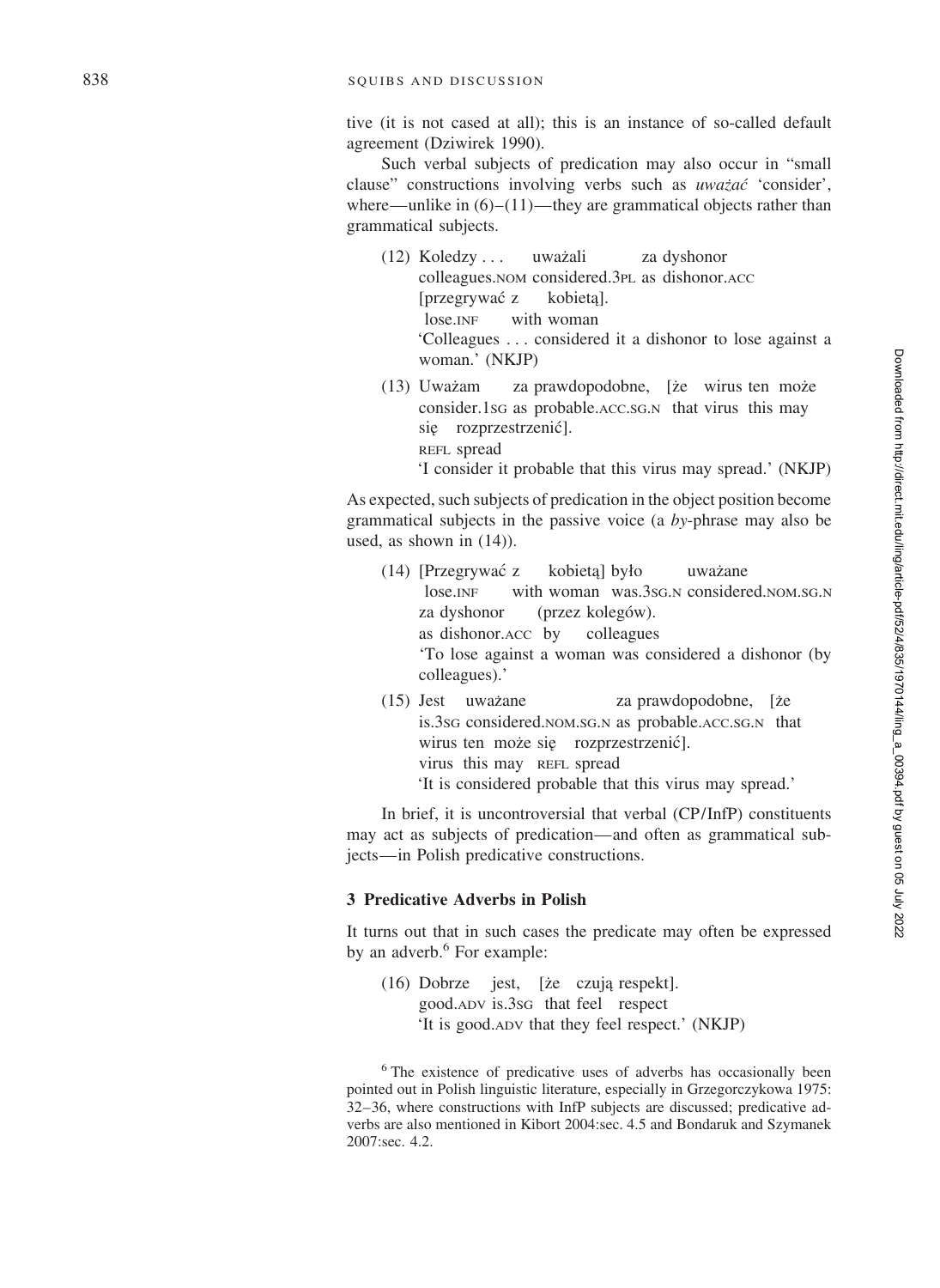$(17)$  Najłatwiej i najtaniej było [upłynnić easy.ADV.SUP and cheap.ADV.SUP was.3SG.N sell.INF ziarno czy ziemniaki]. grain or potatoes 'It was easiest.ADV and cheapest.ADV to sell grain or potatoes.' (NKJP)

Forms marked in  $(16)$ – $(17)$  as ADV, while glossed here with English adjectives, are uncontroversial adverbs in Polish. Although they are morphologically related to corresponding adjectives—for example, *dobrze*.ADV :: *dobry.ADJ.NOM.SG.M*—they cannot be analyzed as adjectives: (a) they cannot be used adnominally (see (18)); (b) they can be used adverbally (see (19)); and (c) they are not syncretic with any forms in the inflectional paradigms of corresponding adjectives.<sup>7</sup>

- (18) {dobry.ADJ.NOM.SG.M / \*dobrze.ADV} pływak.NOM.SG.M 'good swimmer'
- (19) On {dobrze.ADV / \*dobry.ADJ.NOM.SG.M} pływa.3sG. 'He swims well.'

Constructions with adverbial predicates are analogous to those with typical—nominal, adjectival, and prepositional—predicates: in both, the copula may be dropped in present tense, as in  $(20)$ – $(21)$ ; in both, other verbs that can combine with nonverbal predicates may be used (e.g., *wydawać się* 'seem', *stać się* 'become'), as in (22)–(23); in both, the verbal CP/InfP subject triggers "default agreement" on the verb.

(20) Najtrudniej [pogodzić się z tym] ludziom difficult.ADV.SUP reconcile.INF REFL with this people.DAT młodym. young.DAT

'[It is] most difficult.ADV for young people to come to terms with this.' (NKJP)

- (21) Przykro, [że nie udało się uratować sosen]. sad.ADV that NEG managed REFL save pines '[It is] sad.ADV that we did not manage to save the pines.' (NKJP)
- (22) Praktyczniej wydaje się [mieć ją na oku w practical.ADV.CMP seems.3SG REFL have.INF her on eye in koalicji]. coalition

'It seems more practical.ADV to keep an eye on her in the coalition.' (NKJP)

 $<sup>7</sup>$  Moreover, since the adverbs in (17) are superlative (comparative could</sup> also be used, as in  $(22)$ – $(23)$ ), it is not feasible to analyze them as some sort of defective verbs, or "quasi-verbs" (see Saloni 1974, as well as Ban´ko 2001 and references therein, on this grammatical class), as is sometimes done in Polish linguistics (see, e.g., Laskowski 1999:60–61).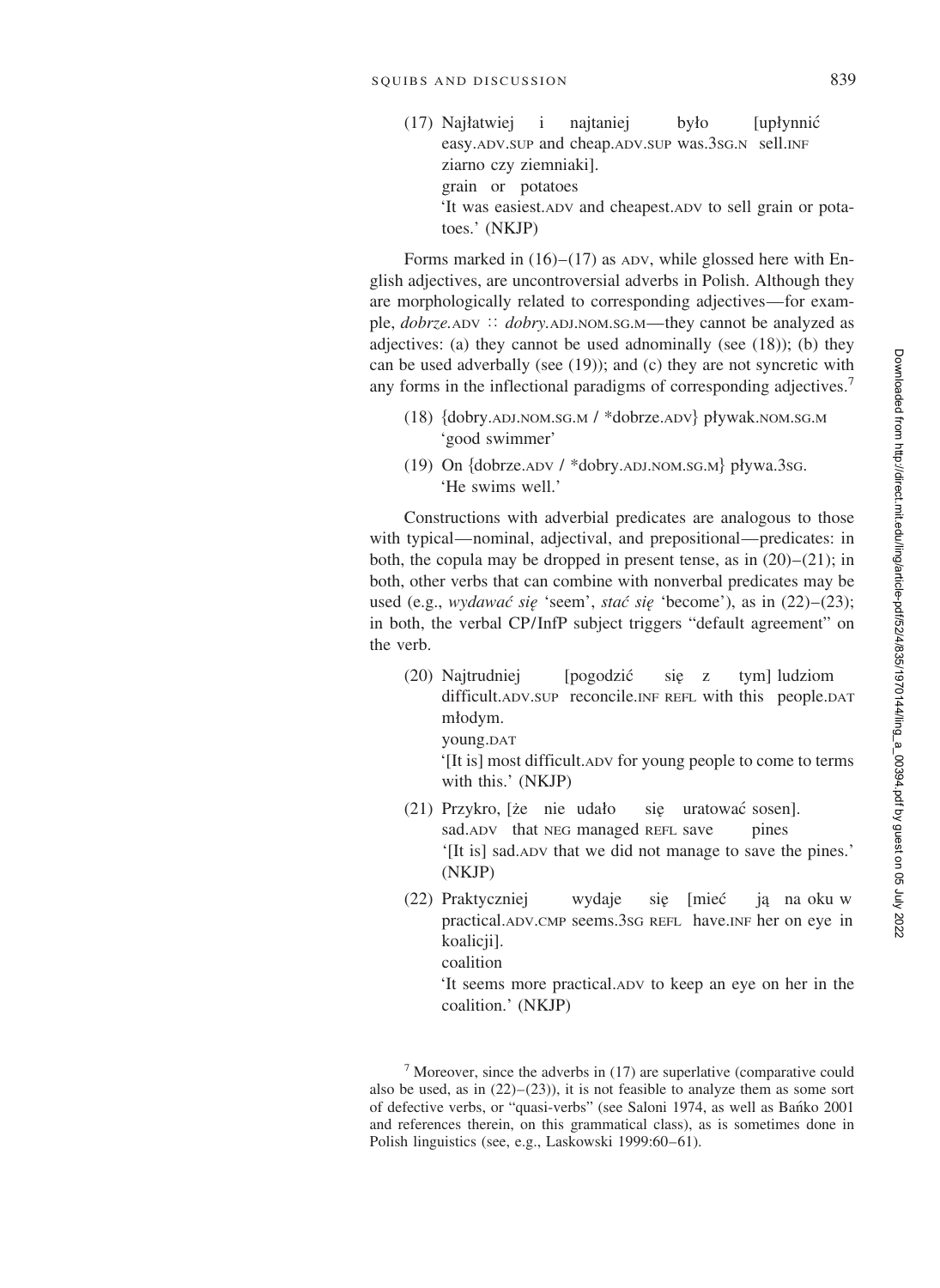$(23)$  . . . stało sie lepiej, [że teraz kadre became.3SG .N REFL good.ADV .CMP that now team poprowadzi ktos´ inny]. lead somebody else ' . . . it is (lit. became) better.ADV that somebody else will now lead the national team.' (NKJP)

When predicative adverbs are replaced with corresponding adjectives, the meaning normally remains the same;<sup>8</sup> compare the predicative constructions in  $(16)$ – $(17)$  with those in  $(24)$ – $(25)$ .<sup>9</sup>

- $(24)$  Dobre jest, [ $\bar{z}$ e czują respekt]. good.ADJ is.3SG that feel respect 'It is good.ADJ that they feel respect.'
- (25) Najłatwiejsze i najtańsze by *lo* [upłynnić . . . ]. easy.ADJ.SUP and cheap.ADJ.SUP was.3sG.N sell.INF 'It was easiest.ADJ and cheapest.ADJ to sell . . . '

Furthermore, it is possible to coordinate an uncontroversial prepositional predicate with an adverb, as in the attested (26).

 $(26)$  W dobrym guście i modnie było **Imiec**<sup></sup> w in good taste and trendy. ADV was. 3sG.N have. INF in domu wypchanego cietrzewia]. home stuffed grouse 'It was in good taste and trendy.ADV to have a stuffed grouse at home.' (NKJP)

While it is a matter of debate which cases of unlike category coordination should be analyzed via ellipsis of sentential coordination (socalled conjunction reduction), it is generally assumed that the unlike category predicates are conjoined directly, within a single predicative position, by virtue of bearing the same predicative features (Sag et al. 1985) or predicative "supercategory" (Bruening and Al Khalaf 2020). Indeed, (26) has the same predicative meaning as the prototypically predicative (27), which involves a nominative gerundial subject instead of an InfP and an adjective in place of an adverb.

 $(27)$  W dobrym guście i modne Ø o in good taste and trendy.ADJ.NOM.SG.N was.3sG.N

<sup>8</sup> In the case of InfP subjects, as in (25), adjectives are sometimes perceived as degraded with respect to the corresponding adverbs. They are also much less frequent in the National Corpus of Polish, although naturally occurring and fully acceptable examples may easily be found; see, for example, (28) and  $(31)$ .<br><sup>9</sup> In such constructions with verbal subjects of predication, predicative

adjectives must appear in the "default" nominative singular neuter form (Patejuk and Przepiórkowski 2018), so—for reasons of space and to avoid unnecessary clutter—such forms are henceforth glossed as ADJ rather than (ADJ.) NOM.SG.N.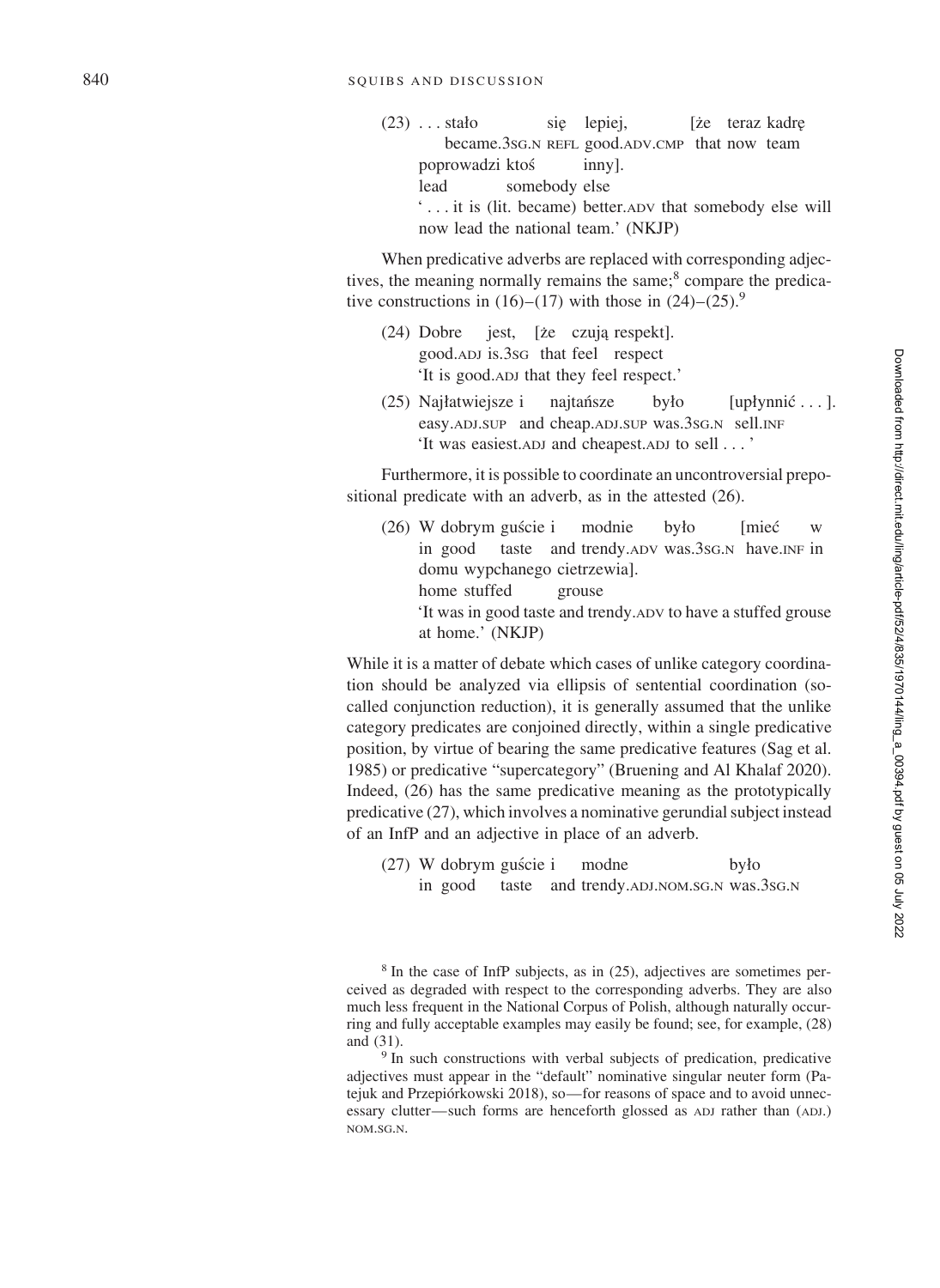[posiadanie w domu wypchanego cietrzewia]. having.NOM.SG.N at home stuffed grouse 'Having a stuffed grouse at home was in good taste and trendy.ADJ.'

# **4 Predicative Adverbs vs. Predicative Adjectives**

As noted above, in the case of InfP and CP subjects, the same predicative meaning may be expressed by adverbial and adjectival predicates—compare again  $(16)$ – $(17)$  with  $(24)$ – $(25)$ . While there is no systematic difference in meaning between the two constructions, there are some idiosyncratic lexical differences. For example, there is no adverb with the meaning corresponding to the main meaning of the adjective *ważny* 'important',<sup>10</sup> so only the adjective may be used (see (28)), and—conversely—it seems that only the adverb *glupio* 'stupid, awkward' has the meaning 'awkward', so only the adverb can be used in the intended sense in (29).

(28) Bardzo ważne / \*ważnie iest [ukazac´ jego very important.ADJ/\*ADV is.3SG show.INF his naturalne piekno]. natural beauty

'It is very important.ADJ to show his natural beauty.' (NKJP)

- (29) . . . {głupio / #głupie} było [milczeć], -awkward.ADV/#stupid.ADJ was.3SG.N be-silent.INF skoro jechałyśmy razem metrem.
	- as traveled.1PL.F together subway.INS
	- ' . . . it was awkward.ADV to be silent, as we traveled together on the subway.' (NKJP)

However, there are systematic syntactic differences between the two constructions. First, only in the case of adjectival predicates may the nominalizer *to* 'it' be added to the subject CP; compare (30) with  $(16)$  and  $(24)$ .<sup>11</sup>

(30) Dobre  $\ell$  \*Dobrze jest [to,  $\ell$  is czują respekt]. good.ADJ/\*ADV is.3SG it.NOM.SG.N that feel respect 'It is good.ADJ that they feel respect.'

Second, extraction out of InfP is only possible with adverbial predicates.<sup>12</sup> The following example, not involving extraction, is attested

<sup>&</sup>lt;sup>10</sup> The morphologically related adverb *waznie* seems to only have legal uses, where it means 'binding, valid', as in *małżeństwo ważnie zawarte* 'valid marriage', lit. 'marriage bindingly established'. The English sentential adverb *importantly* may be expressed in Polish as *co wazne* lit. 'what('s) important'.<br><sup>11</sup> InfPs cannot be nominalized in this way; see (34).<br><sup>12</sup> Extraction out of CP is generally very limited in Polish (see, e.g., Witkos

<sup>1995),</sup> so we do not examine it here.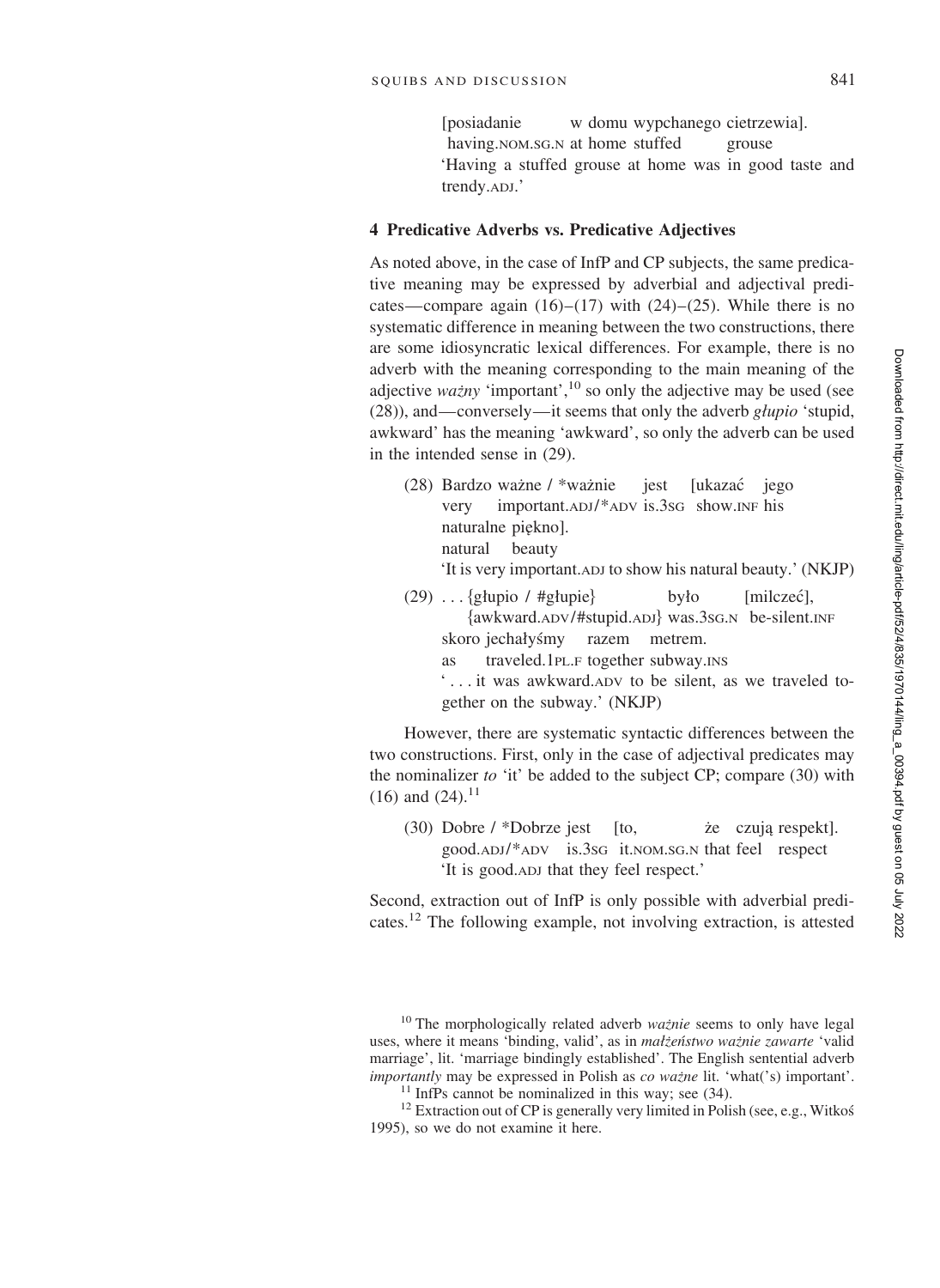with the adjectival predicate *najtrudniejsze* 'most difficult', but it is at least equally acceptable with the adverb *najtrudniej* :

(31) -Najtrudniej / Najtrudniejsze [udowodnić difficult.ADV .SUP /ADJ is.3sg prove.INF swoją wartość ... w seniorach]. self's. ACC value. ACC in seniors 'It is most difficult.ADV /ADJ to prove one's value at the senior level.' (NKJP)

However, when the direct object of the infinitive is topicalized, only the version with an adverb is acceptable.

 $(32)$  Swoja c´ -najtrudniej / \*najtrudniejsze jest one's.ACC value.ACC difficult.ADV .SUP/\*ADJ  $is.3sG$ [udowodnić w seniorach]. prove.INF in seniors

Third, as noted in footnote 8, when an InfP subject may occur either with an adverbial predicate or with an adjectival predicate, the adverbial version is much more frequent and often preferred. Thus, the adverbial version of (31) seems more natural than the attested adjectival version, and similarly for (17) vs. (25). No such acceptability contrast is observed with CP subjects, in which case adjectival predicates are often more frequent.

These facts can be explained by postulating that adverbs subcategorize for strictly verbal subjects of predication, while adjectives take nominal(ized) subjects of predication. That is, whenever adjectives seem to combine with verbal subjects of predication, these apparently verbal subjects have an outer nominal layer. This explains the extraction facts in (32): on the assumption that the additional nominal layer results in an island constraint, nominalized InfPs occurring with adjectival predicates are barriers to extraction, while purely verbal InfPs occurring with adverbial predicates are not. Moreover, on the assumption that syntactically more complex structures are dispreferred to synonymous simpler structures, frequent preference for predicative adverbs is also explained (though it is not clear why this preference is only observed in the case of InfP—and not CP—subjects). This categorial difference in subcategorization properties of predicative adverbs and adjectives also explains the fact that—while unlike category coordination of predicates is robust in Polish (see, e.g., (26)–(27)) adjectival and adverbial predicates cannot be coordinated; compare the ungrammatical (33) with the grammatical (17) and (25).<sup>13</sup>

<sup>&</sup>lt;sup>13</sup> Given that PPs may predicate of either nominal or verbal constituents, prepositional predicates may coordinate with either adverbial predicates (which, by hypothesis, expect verbal subjects) or adjectival predicates (which, by hypothesis, expect nominal subjects); compare (26) and (27).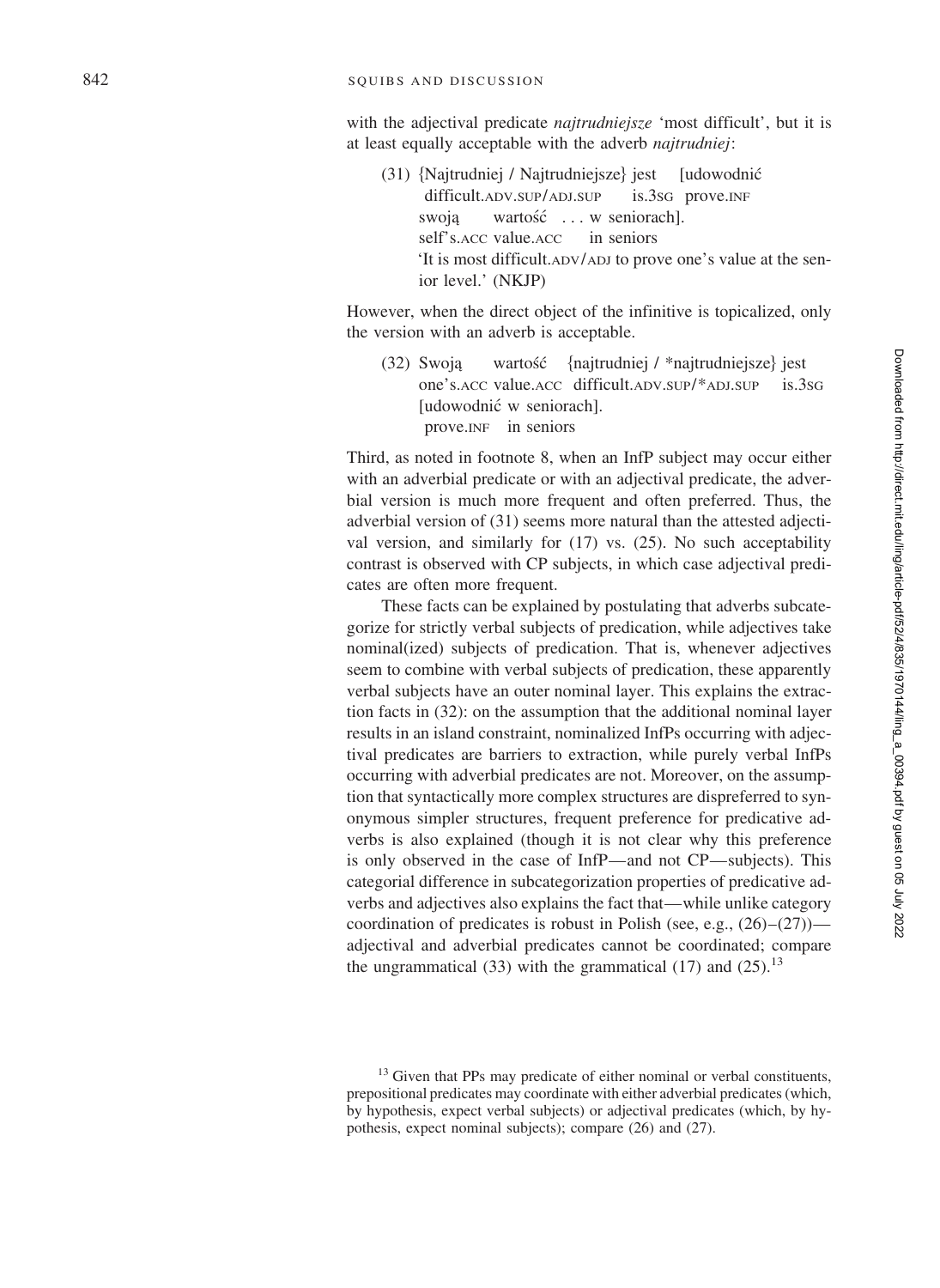$(33)$  \*Najłatwiej i najtańsze było [upłynnić easy.ADV.SUP and cheap.ADJ.SUP was.3SG.N sell.INF ziarno czy ziemniaki]. grain or potatoes Intended: 'It was easiest.ADV and cheapest.ADJ to sell grain or potatoes.'

This inability to coordinate adjectival and adverbial predicates is explained by conflicting expectations as to the actual categorial status of the shared InfP subject: predicative adverbs require an InfP, while predicative adjectives require a nominalized InfP. Finally, this analysis also explains the fact that when CPs are nominalized overtly, as in (30), they may combine with adjectival predicates, but not with adverbial predicates.

A potential problem for the proposed analysis is that InfPs cannot be nominalized overtly, whether the predicate is adverbial or adjectival (or in any other context); compare the grammatical (31) with the ungrammatical (34).

(34) \*{Najtrudniej / Najtrudniejsze} jest [to difficult.ADV.SUP/ADJ.SUP is.3sG it.NOM.SG.N udowodnić swoją wartość]. prove.INF self's.ACC value.ACC

While there is a tension between overt nominalization facts and the hypothesis about different subcategorization patterns of predicative adverbs and adjectives, the impossibility of overt nominalization of InfPs does not rule out covert nominalization—a hypothesis supported by extraction facts in (32) and the coordination puzzle in (33), which cannot be explained otherwise. The relevant facts can be modeled by stating that the overt nominalizer *to* 'it' subcategorizes for CPs, while the empty N head acting as the covert nominalizer subcategorizes for both CPs and InfPs.

In summary, adverbs may be used as primary predicates in Polish; they occur in typical predicative constructions, including copular constructions; and they express predicative meanings analogous to those expressed with adjectives. However, the subjects of predication of such adverbial predicates must be strictly verbal—InfP or CP—and, given the limited range of abstract objects that such verbal constituents may denote (events, facts, etc.), the range of predicative adverbs is much smaller than the range of predicative adjectives (which may also predicate of nominal subjects, which may refer to a wide range of abstract and physical entities). This is the issue to which we turn next.

#### **5 Types of Predicative Adverbs in Polish**

What kinds of adverbs may act as primary predicates? They do not seem to correspond directly to any of the classes postulated within classifications we are aware of (including those proposed in Cinque 1999, Ernst 2001, and Maienborn and Schäfer 2011). They might be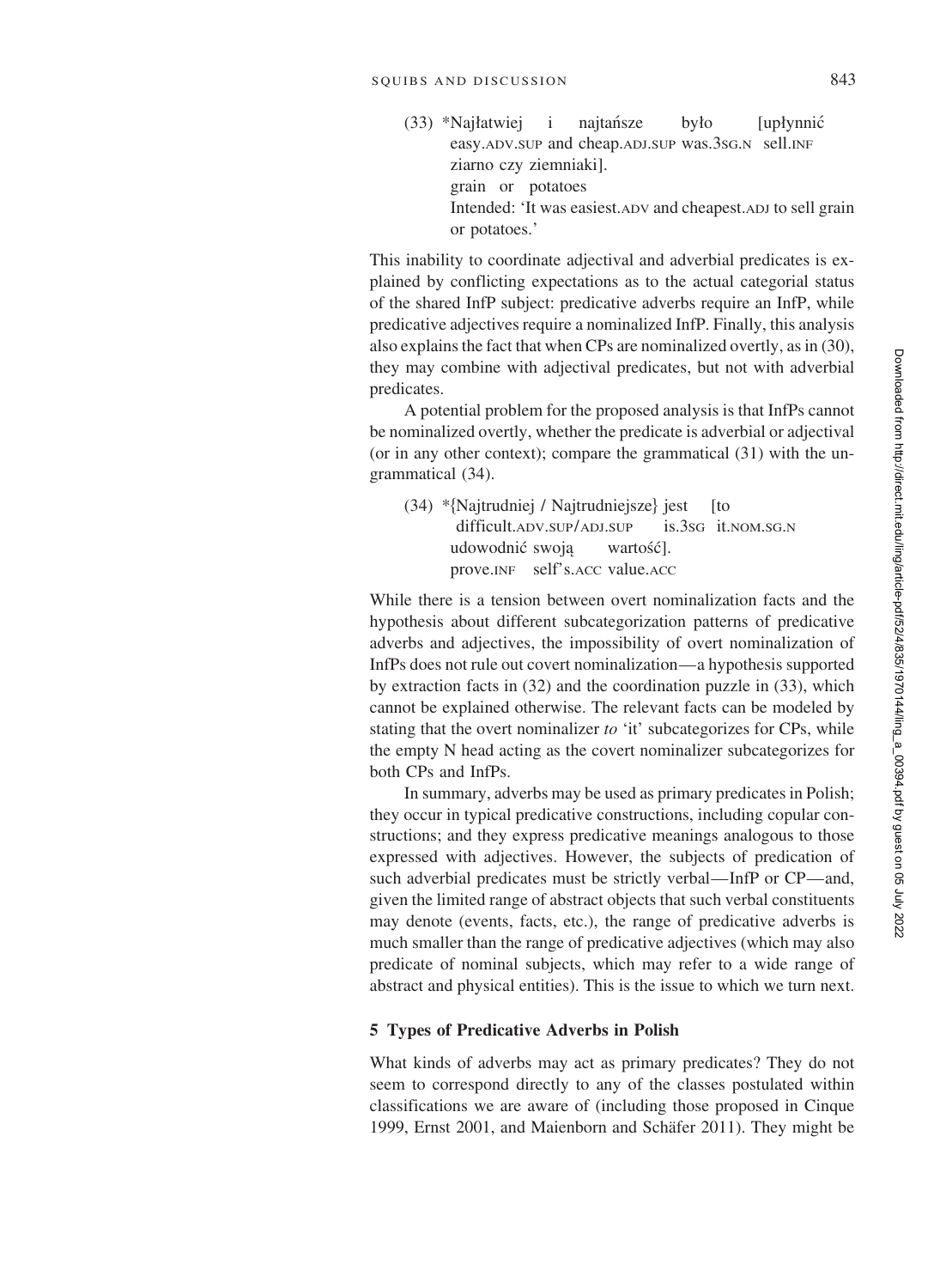preliminarily characterized as "evaluative" in a sense: $14$  they describe perception of eventualities (events, states, processes; Bach 1986) or facts as positive or negative, either in general or in some specific respect. The following are among the most common predicative adverbs in the National Corpus of Polish:

- Good/Bad in general: *dobrze* 'good', *fajnie* 'cool', *pie˛knie* 'beautiful' (used metaphorically), *wspaniale* 'wonderful'; *źle* 'bad', *niedobrze* 'not-good'
- Evoking good/bad emotions: *mi Øo* 'nice', *przyjemnie* 'pleasant', *zabawnie* 'funny', *ciekawie* 'interesting'; *przykro* 'sorry', *gØupio*, *niezre˛cznie* 'awkward', *smutno* 'sad', *straszno* 'scary'
- Reasonable/Unreasonable: *rozsądnie* 'reasonable', *mądrze* 'wise', sensownie 'sensible'; głupio 'stupid'
- Easy/Difficult: *Øatwo* 'easy', *nietrudno* 'not-difficult', *prosto* 'straightforward', *wygodnie* 'convenient'; *trudno* 'difficult', *cie˛ z˙ko* 'hard', *niewygodnie* 'inconvenient', *nie Øatwo* 'not-easy'
- Other: *(nie)bezpiecznie* '(un)safe'; *korzystnie* 'profitable', *tanio* 'cheap'; *zdrowo* 'healthy', *praktycznie* 'practical', and others

The complete list of such adverbs is much longer, and many of them occur in predicative constructions very frequently. For example, within the 300-million-token balanced subcorpus of the National Corpus of Polish, there are a few thousand occurrences of predicative *trudno* 'difficult', *łatwo* 'easy', and *dobrze* 'good', and hundreds of occurrences of *cie˛ z˙ko* 'hard', *mi Øo* 'nice', *przyjemnie* 'pleasant', and others. Both the number of different adverbs that can be used predicatively and the frequency of such predicative uses demonstrate the productivity of the construction.

The observation that predicative adverbs often refer to subjective perception of facts or events (or event kinds; see below), rather than to their objective characteristics, is supported by minimal pairs such as the following:

- (35) Jan dobrze ływał. Jan.nom well.adv swam.3sg.m 'Jan swam well.'
- (36) Janowi dobrze by ło [pływać]. Jan.DAT well.ADV was.3SG . N swim.INF 'Jan enjoyed swimming.'

While (35) means that Jan was a skillful swimmer (even though perhaps he did not like swimming), (36) may only mean that swimming felt good to Jan (even though perhaps he was a terrible swimmer).

 $14$  This is also how they are characterized in Grzegorczykowa 1975:36.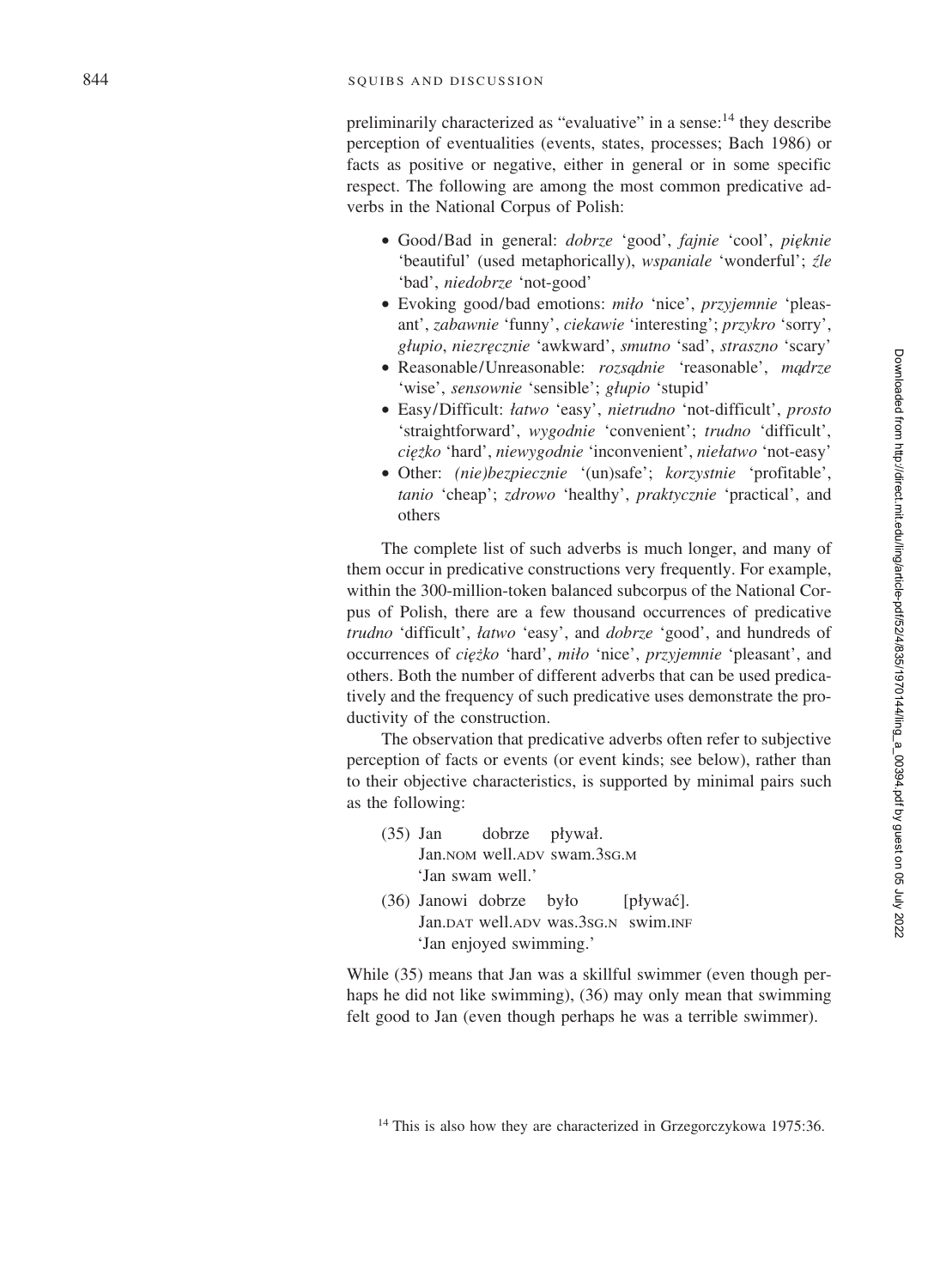## **6 Predicative Adverbs with Experiencers**

Since predicative adverbs often—but perhaps not always (see, e.g., *tanio* 'cheap')—express subjective attitudes, it is not surprising that they often take an experiencer argument—a dative nominal phrase, as in the attested  $(20)$  and  $(37)$ – $(38)$ .<sup>15</sup>

- $(37)$  Maciusiowi bardzo przyjemnie było, [że Maciuś.DAT very pleasant.ADV was.3sG.N that królewski poseł nie mówił w zagranicznym języku]. royal envoy NEG spoke in foreign language 'It was very pleasant.ADV to Macius´ that the royal envoy was not speaking in a foreign language.' (NKJP)
- (38) Oczywiście autorowi najtrudniej było obviously author.DAT difficult.ADV.SUP was.3SG.N [uzyskać szczegóły]. get.INF details 'Obviously, it was most difficult.ADV for the author to get the details.' (NKJP)

While in (37) the experiencer is an argument of *(bardzo) przyjemnie* '(very) pleasant.ADV' only, in (38) the dative dependent of *najtrudniej* 'most difficult.ADV' is at the same time the subject of the infinitival phrase headed by *uzyskac´* 'gain'; that is, the dative experiencer controls the subject of the infinitival subject of predication.

According to the criteria in Landau 2013:29, this is an instance of obligatory control: the dative experiencer and InfP are codependents (they are dependents of the predicative adverb)<sup>16</sup> and the controlled "PRO" (the subject of InfP) is interpreted as a bound variable, as evidenced for example by the exclusively sloppy readings under ellipsis in (39).

(39) Janowi najtrudniej było [poprosić o pomoc], Jan.DAT difficult.ADV.SUP was.3sG.N ask.INF for help {Marysi też / ale nie Marysi. Marysia.DAT too / but NEG Marysia.DAT

<sup>15</sup> In the case of adjectival predicates, such an experiencer is instead expressed by a prepositional phrase headed by *dla* 'for', as in (i), corresponding to (38) in the main text.

(i) Oczywiście dla autora najtrudniejsze było [uzyskać obviously for author.GEN difficult.ADJ.SUP was.3SG.N get.INF szczegóły]. details

'Obviously, it was most difficult.ADJ for the author to get the details.'

<sup>16</sup> The experiencer is a dependent of the adverb rather than the copula since (a) its acceptability depends on the particular predicate, not on the copula, and (b) the absence of the copula does not affect the experiencer (see (20)); see also Patejuk and Przepiórkowski 2018. Bondaruk and Szymanek (2007) also analyze the dative experiencer as a dependent of the adverb, albeit as its external argument.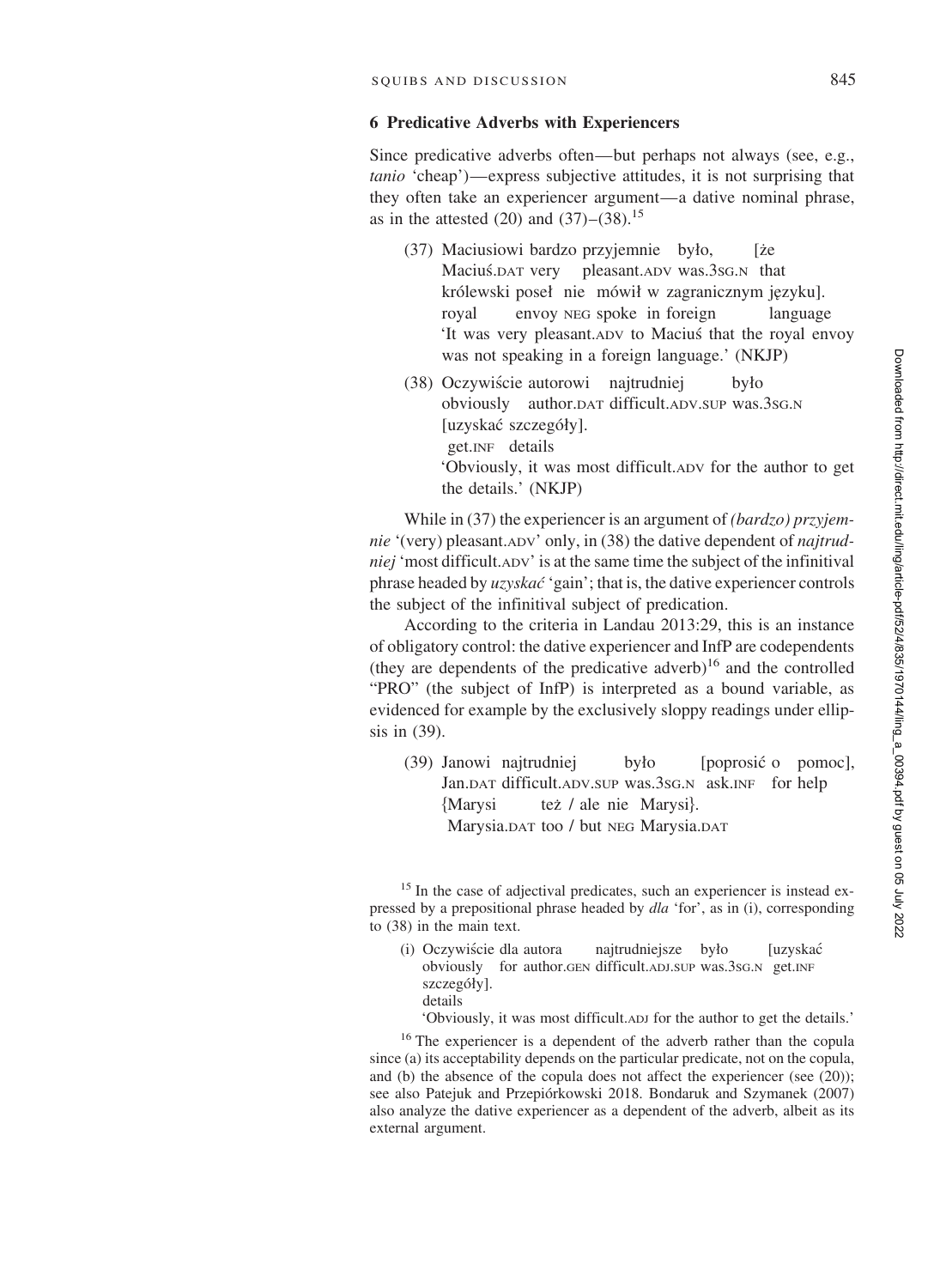'It was most difficult. ADV for Jan to ask for help, {for Marysia too / but not for Marysia}.'

Here, the elided clause may only be understood as 'It was most difficult for Marysia to ask for help' (and similarly for the negated version); it cannot be understood as 'Jan asking for help was most difficult for Marysia'.

While the issue of obligatory control into subject is controversial, it has been reported for languages as diverse as Balinese (Arka and Simpson 1998) and German (Stiebels 2007). Constructions with predicative adverbs, dative experiencers, and infinitival subjects provide another argument against a ban on control into subject.

## **7 Semantics of Predicative Adverbs**

Let us consider the following constructed examples, with InfP and CP subjects of predication, the latter with a pro-dropped subject, here assumed to refer to Jan:

(40) Janowi mi ło było {[pływać] / [że pływał]}. Jan.DAT nice.ADV was.3sG.N swim.INF / that swam.3sG.M 'Jan enjoyed {swimming / the fact that he swam}.'

Both examples seem to be saying that Jan experienced a certain event as nice. However, their meanings differ: the InfP version may only mean that he enjoyed swimming, while the CP version means that he considered it nice that he swam—perhaps because swimming was nice, or perhaps because he thus overcame his fear of water. Hence, only the CP version may be followed by something like *ale samo pØywanie nie byØo takie miØe* 'but the swimming itself was not so nice' without creating a direct contradiction.

Such considerations lead to the conclusion that predicative adverbs may predicate of two sorts of abstract objects: events (or their kinds; see below) expressed by InfPs or facts expressed by CPs. This conclusion is supported by the fact that while all of the adverbs listed in section 5 occur with InfP subjects, only some of them—mostly those expressing general or emotional attitude—may occur with CP subjects. Thus, both events and facts may be good, bad, nice, reasonable, and so on, but only events—not facts—may be easy, safe, healthy, and so on. Also, the textual frequency of predicative adverbs with CP subjects is a couple of orders of magnitude lower than with InfP subjects.

The preliminary conclusion that predicative adverbs occurring with InfP subjects refer to specific event tokens is incompatible with the following example:

(41) Janowi trudno by [wstać]. Jan.DAT difficult.ADV was.3SG . N get up.INF .PFV 'It was difficult.ADV for Jan to get up.'

The verb *wstac´* 'get up' has perfective aspect, so it seems to refer to telic events. But (41) does not assert or presuppose that there was any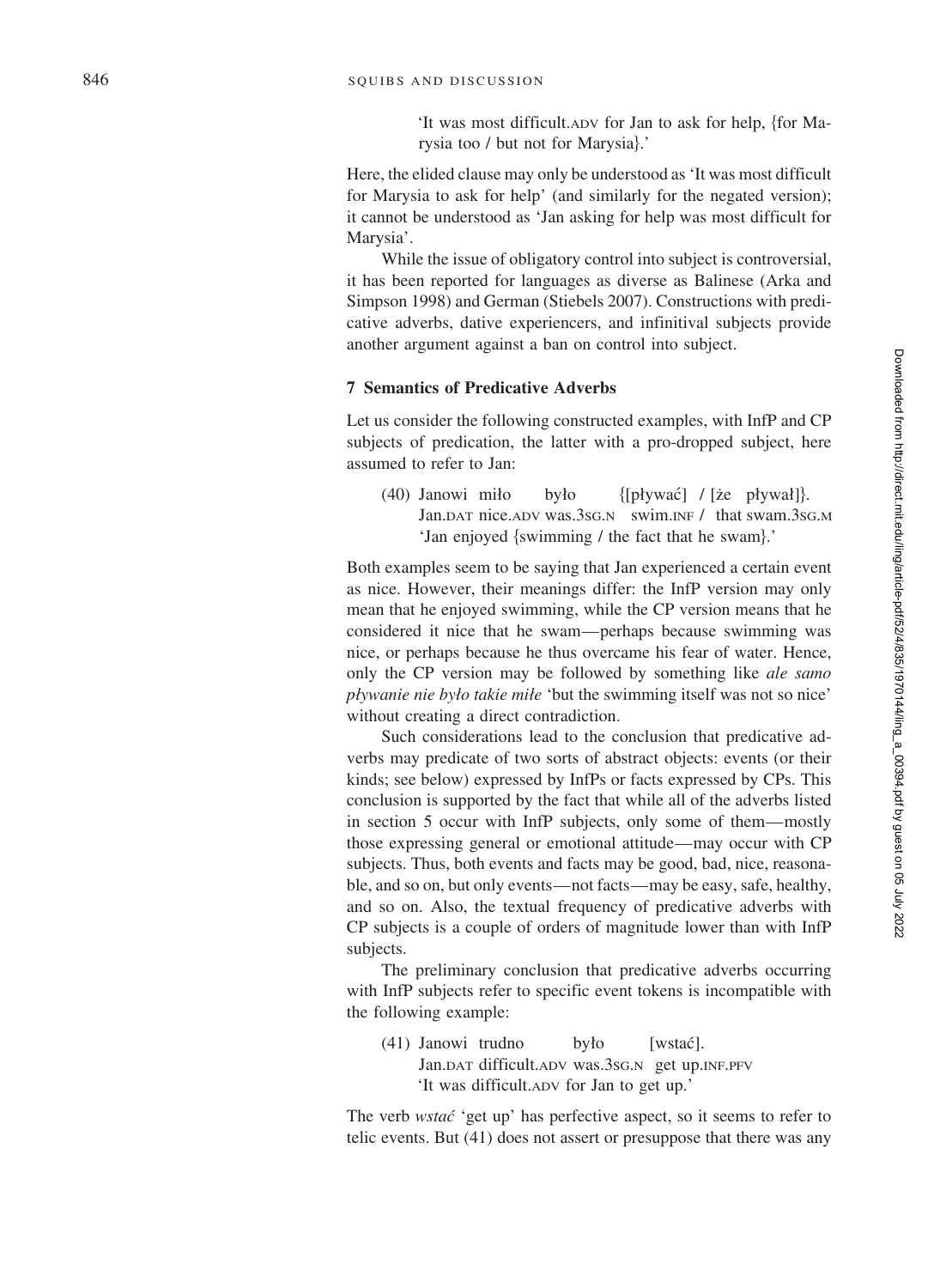particular getting-up-by-Jan event—(41) may describe a situation in which Jan did not even seriously start getting up. Rather, what was perceived by Jan as difficult was (instantiating) the getting-up-by-Jan telic event *kind.* Where InfP is interpreted as referring to particular events, it is because of the veridical entailments of the predicate: unlike *trudno* 'difficult', *milo* 'nice' is veridical in this sense.<sup>17</sup>

On the basis of these observations, and representing facts as true propositions, we propose the following partial meaning representations (leaving out tense, etc.) for the InfP and CP versions of  $(40)$ :<sup>18</sup>

(42) 
$$
\lambda s
$$
.  $nice(s) \wedge exp(s) = j \wedge arg(s) = (\bigcap k e, swim(e) \wedge ag(e) = exp(s))$   
(43)  $\lambda s.nice(s) \wedge exp(s) = j \wedge arg(s) = (\bigcap k e, swim(e) \wedge ag(e) = j)$ 

These representations follow the neo-Davidsonian approach to event semantics (Davidson 1967, Castañeda 1967, Parsons 1990), in which particular thematic roles such as experiencer or agent are represented as separate functional predicates—for example,  $exp(s) = j$  or  $age()$  $\dot{p}$ . For concreteness, the predicative schema proposed in Rothstein 2001 is assumed here, on which the semantic representation of, for example, *Jane is nice* would be  $\lambda s$ . *nice*(*s*)  $\land$  *arg*(*s*) = *j* (leaving out tense and aspect contributed by the copula); that is, the subject of predication is represented via the *arg* function from the predicate state *s* to the subject *j.* Such states *s* may host various semantic roles (Rothstein 2001:295), here the experiencer role. What is special about the constructions considered here is that the subjects of predication are not ordinary entities, but kinds of events (see, e.g., Gehrke 2019 and references therein) and facts. Again for concreteness, in (42) we adopt Chierchia's (1998:348-349) down operator  $\cap$ , which shifts properties into corresponding kinds. In this case, it shifts the property (function from entities to truth values) of being a swimming-by-Jan event to the respective event kind (i.e., an entity). After existential closure over *s*, this representation leads to the proposition that this event kind is nice for Jan.<sup>19</sup>

Similarly, understanding facts as true propositions and employing the standard intensional representation of propositions, (43) is saying

<sup>17</sup> See Grimm and McNally 2015:92 for similar considerations in the context of English gerunds referring to event kinds and interpreted as referring to event tokens by virtue of the entailments of the higher predicate.<br><sup>18</sup> Note that  $ag(e) = exp(s)$  in (42) is truth-conditionally equivalent to  $ag(e)$ 

 $j$ , as in (43). This difference in representation between (42) and (43) stems from the fact that the agent within InfP subjects—but not within CP subjects—is established via control. <sup>19</sup> We assume that, from the fact that some event kind is experienced as

nice by Jan, it follows that tokens of this event kind are also experienced as nice by Jan; hence the aforementioned contradiction when (40) with an InfP subject is followed by *ale samo pływanie nie było takie miłe* 'but the swimming itself was not so nice'.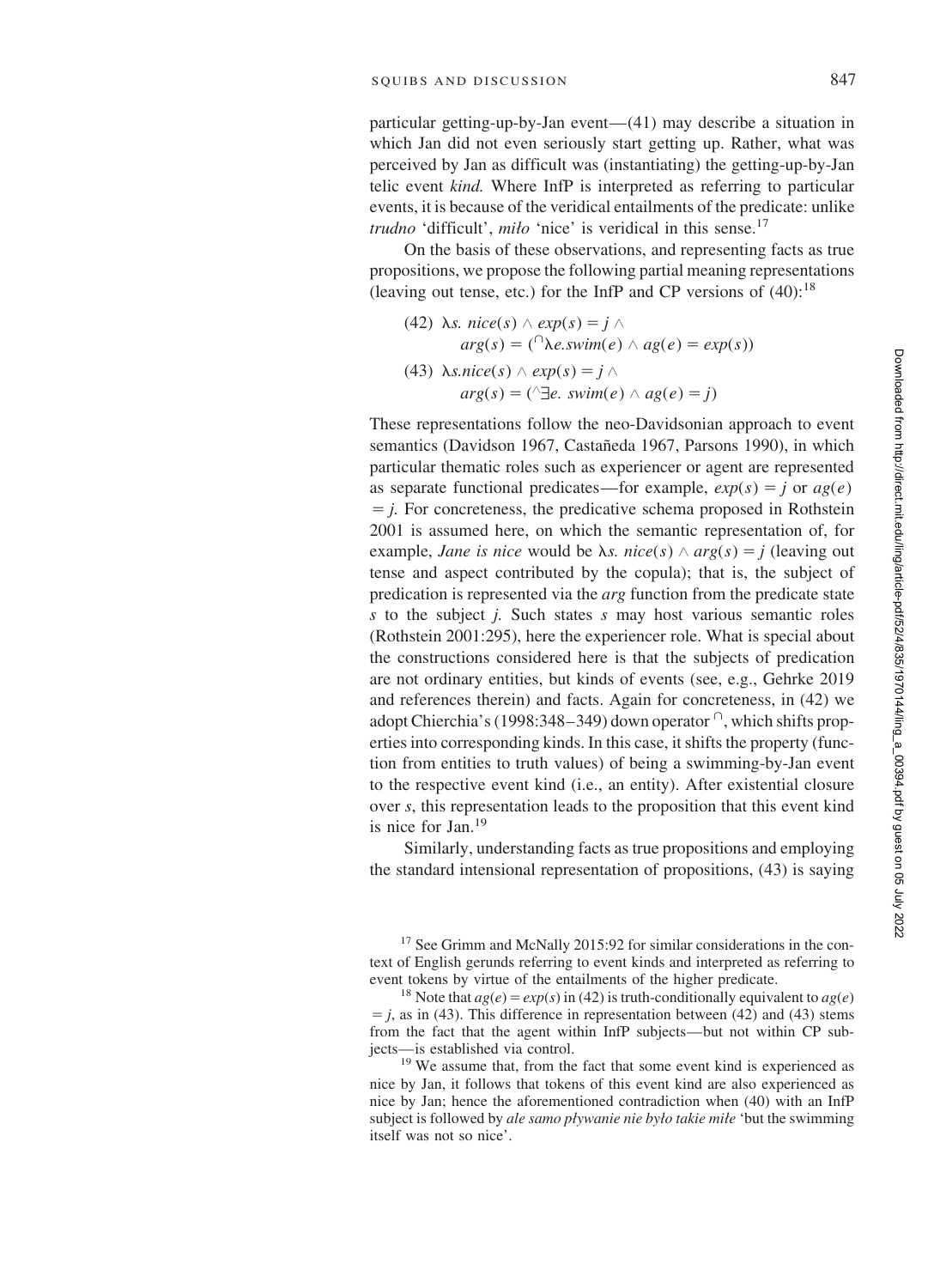that Jan considers the fact that he swam as nice. This encoding of facts results in a formal difference between (42) and (43). In the case of (42), the semantic type of the subject of predication (i.e., the value of *arg* ( *s*)) is of type *e* (an event kind understood as an entity), and in the case of (43), it is of type  $\langle s, t \rangle$  (an intensional proposition, i.e., a function from worlds to truth values). This suggests that perhaps two different—even if clearly related—predicates *nice* are involved in  $(42)$ – $(43)$ ; let us call them *nice*<sub>e</sub> and *nice*<sub>st</sub>. If so, all adverbs combining with InfP subjects denote predicates such as *nice e*, and those additionally combining with CP subjects are ambiguous, as they also denote predicates such as *nice<sub>st</sub>*.<sup>20</sup>

However, there is another common understanding of facts, on which they are not propositions, but particulars (see, e.g., Kratzer 2002, Mulligan and Correia 2017, and references therein), that is, entities of type *e.* If so, predicative adverbs are unambiguous. A possible argument for this view could be the acceptability of sentences such as (44), in which an InfP and a CP are coordinated within the subject position.

(44) Janowi mi by*l*<sup>o</sup> ło [pływać i że p ływała Jan. DAT nice. ADV was. 3sG. N swim. INF and that swam z nim tez˙ Maria]. with him also Maria 'Jan enjoyed swimming and the fact that Maria was also swimming with him.'

Assuming that only constituents of the same semantic type may be coordinated, (44) suggests that denotations of InfP and CP subjects are of the same semantic type *e.*

Unfortunately, neither of the two arguments for the two positions above is very strong. On the "formal ambiguity" view, (44) could be explained via some coercion or type-shifting operation turning an event kind into a fact (that an instance of this event kind took place). Conversely, on the "no ambiguity" view, the cooccurrence of different predicative adverbs with InfP and/or CP subjects could be a matter of syntactic selectional restrictions of particular adverbs. We leave this issue for future research.

## **8 Conclusion**

The main aim of this squib was to refute the (often tacit) assumption that adverbs cannot act as primary predicates. In Polish, a relatively large class of adverbs may be used in predicative constructions when

<sup>20</sup> As suggested by the *LI* Squibs and Discussion editors, perhaps these meanings could be related by a type-shifting rule triggered by some meaning component of those adverbs that also combine with CP subjects.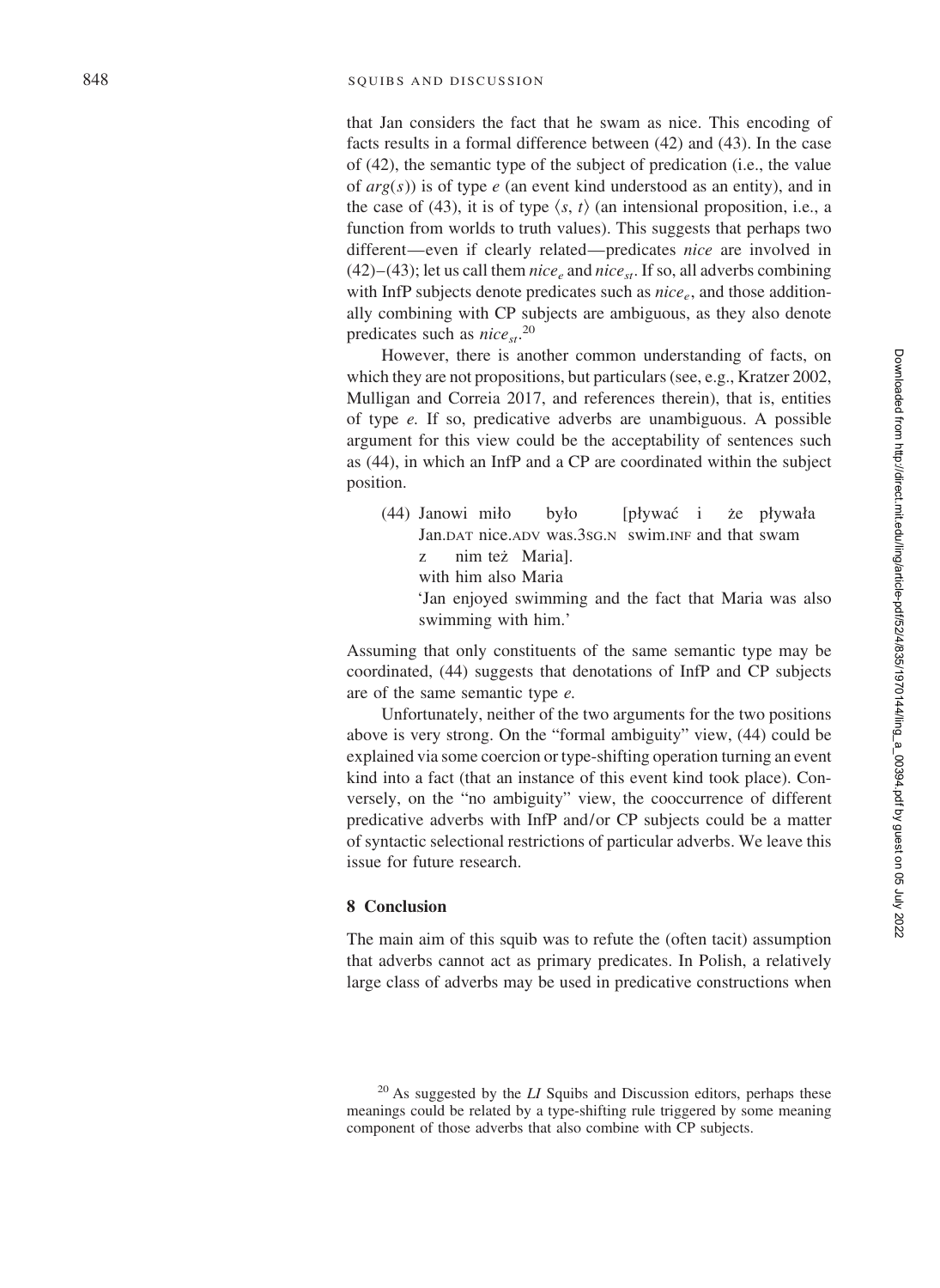subjects of predication are abstract objects—event kinds and facts—expressed by InfPs and CPs. This requirement of purely verbal rather than nominal(ized) subjects of predication is the main difference between predicative adverbs and predicative adjectives, explaining differences in their syntactic behavior with respect to extraction and coordination. Predicative adverbs usually express an attitude toward event kinds and facts and may often combine with dative experiencers; in the case of InfP subjects, the dative experiencer acts as an obligatory controller into the subject. Constructions with predicative adverbs are textually frequent and fully acceptable—they clearly belong to the "core" rather than the "periphery," if such a distinction is made.

#### **References**

- Arka, I Wayan, and Jane Simpson. 1998. Control and complex arguments in Balinese. In *The proceedings of the LFG'98 Conference*, ed. by Miriam Butt and Tracy Holloway King. Stanford, CA: CSLI Publications. http://web.stanford.edu/group/cslipub lications/cslipublications/LFG/3/lfg98arkasimpson.pdf.
- Bach, Emmon. 1986. The algebra of events. *Linguistics and Philosophy* 9:5–16.
- Bańko, Mirosław. 2001. Co jest niewłaściwego w czasownikach niewłaściwych? In *Nie bez znaczenia . . . Prace ofiarowane Profesorowi Zygmuntowi Saloniemu z okazji jubileuszu 15000 dni pracy naukowej*, ed. by Włodzimierz Gruszczyński, Urszula Andrejewicz, Mirosław Bańko, and Dorota Kopcińska, 55–65. Białystok: Wydawnictwo Uniwersytetu Białostockiego.
- Bondaruk, Anna, and Bogdan Szymanek. 2007. Polish nominativeless constructions with dative Experiencers: Form, meaning and structure. *Studies in Polish Linguistics* 4:61–97.
- Bruening, Benjamin, and Eman Al Khalaf. 2020. Category mismatches in coordination revisited. *Linguistic Inquiry* 51:1–36.
- Castañeda, Hector Neri. 1967. Comment on D. Davidson's 'The logical form of action sentences'. In Rescher 1967, 104–112.
- Chierchia, Gennaro. 1998. Reference to kinds across languages. *Natural Language Semantics* 6:339–405.
- Cinque, Guglielmo. 1999. *Adverbs and functional heads: A crosslinguistic perspective.* Oxford: Oxford University Press.
- Dalrymple, Mary, John J. Lowe, and Louise Mycock. 2019. *The Oxford reference guide to Lexical Functional Grammar.* Oxford: Oxford University Press.
- Davidson, Donald. 1967. The logical form of action sentences. In Rescher 1967, 81–95.
- Dziwirek, Katarzyna. 1990. Default agreement in Polish. In *Grammatical relations: A cross-theoretical perspective*, ed. by Katarzyna Dziwirek, Patrick Farrell, and Errapel Mejías-Bikandi, 147–161. Stanford, CA: CSLI Publications.
- Ernst, Thomas. 2001. *The syntax of adjuncts.* Cambridge: Cambridge University Press.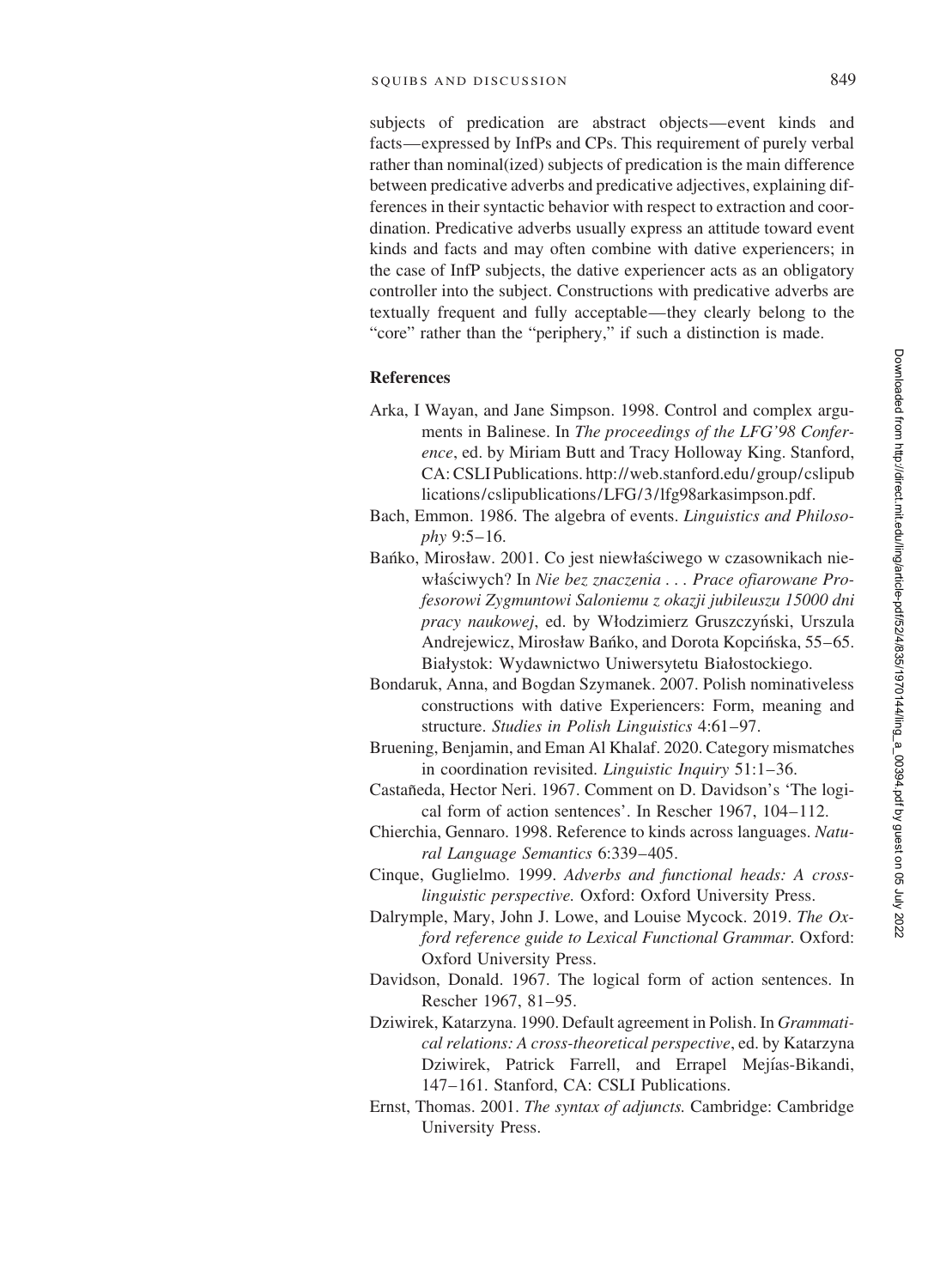- Gehrke, Berit. 2019. Event kinds. In *The Oxford handbook of event structure*, ed. by Robert Truswell, 205–233. Oxford: Oxford University Press.
- Grimm, Scott, and Louise McNally. 2015. The -*ing* dynasty: Rebuilding the semantics of nominalizations. In *Proceedings of SALT 25*, ed. by Sarah D'Antonio, Mary Moroney, and Carol Rose Little, 82–102. http://journals.linguisticsociety.org/proceed ings/index.php/SALT/article/view/25.82.
- Grzegorczykowa, Renata. 1975. *Funkcje semantyczne i składniowe* polskich przysłówków. Wrocław: Komitet Językoznawstwa, Polska Akademia Nauk and Zakład Narodowy im. Ossolińskich.
- Kaplan, Ronald M., and Joan Bresnan. 1982. Lexical-Functional Grammar: A formal system for grammatical representation. In *The mental representation of grammatical relations*, ed. by Joan Bresnan, 173–281. Cambridge, MA: MIT Press.
- Kibort, Anna. 2004. Passive and passive-like constructions in English and Polish. Doctoral dissertation, University of Cambridge.
- Kratzer, Angelika. 2002. Facts: Particulars or information units? *Linguistics and Philosophy* 25:655–670.
- Landau, Idan. 2013. *Control in generative grammar: A research companion.* Cambridge: Cambridge University Press.
- Laskowski, Roman. 1999. Zagadnienia ogólne morfologii. In *Gramatyka wspo´ Øczesnego je˛zyka polskiego: Morfologia*, ed. by Renata Grzegorczykowa, Roman Laskowski, and Henryk Wróbel, 27-86. 3rd ed. Warsaw: Wydawnictwo Naukowe PWN.
- Maienborn, Claudia, and Martin Schäfer. 2011. Adverbs and adverbials. In *Semantics: An international handbook of natural language meaning*, ed. by Claudia Maienborn, Klaus von Heusinger, and Paul Portner, 2:1390–1420. Berlin: De Gruyter Mouton.
- Mulligan, Kevin, and Fabrice Correia. 2017. Facts. In *The Stanford encyclopedia of philosophy* (Winter 2017 Edition), ed. by Edward N. Zalta. https://plato.stanford.edu/archives/win2017 /entries/facts/.
- Parsons, Terence. 1990. *Events in the semantics of English: A study in subatomic semantics.* Cambridge, MA: MIT Press.
- Patejuk, Agnieszka, and Adam Przepiórkowski. 2018. Predicative constructions with infinitival and clausal subjects. In *The proceedings of the LFG'18 Conference*, ed. by Miriam Butt and Tracy Holloway King, 304–324. Stanford, CA: CSLI Publications. https://web.stanford.edu/group/cslipublications/cslipublicatio ns/LFG/LFG-2018/.
- Pisarkowa, Krystyna. 1965. *Predykatywnos´c´ okres´len´ w polskim* zdaniu. Wrocław: Zakład Narodowy im. Ossolińskich.
- Przepiórkowski, Adam. 1999. Case assignment and the complementadjunct dichotomy: A non-configurational constraint-based approach. Doctoral dissertation, Universität Tübingen.